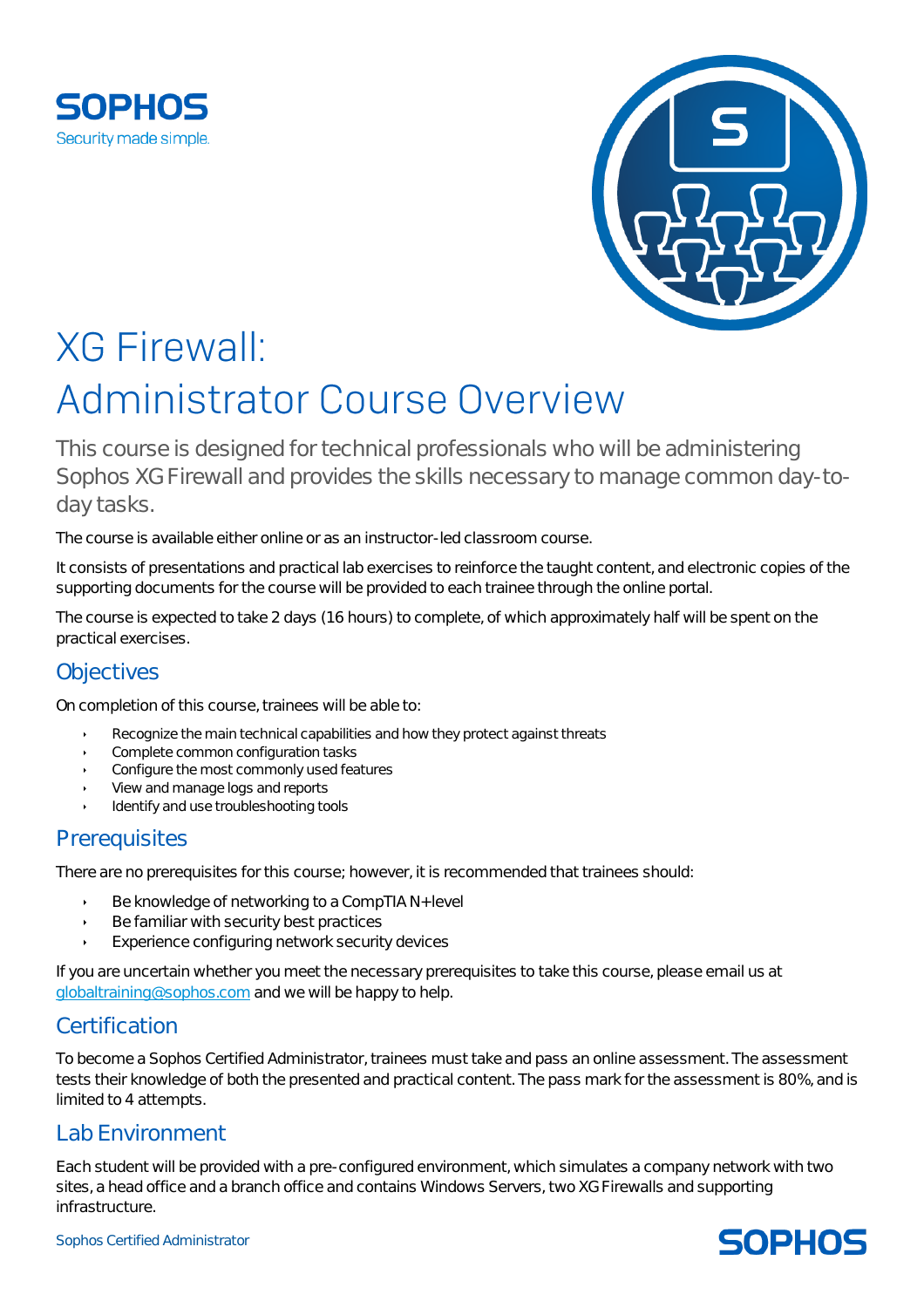#### XG Firewall

## Agenda

Module 1: XG Firewall Overview (25 mins)

- Identify the features of the XG Firewall and how the protect against common
- Identify the deployment options available for the XG Firewall
- Identify the add-ons for central management and reporting
- Labs (5 mins)
	- Register for a Sophos Central evaluation

Module 2: Getting Started with XG Firewall (45 mins)

- Identify the deployment modes of the XG Firewall
- Configure an XG Firewall using the Initial Setup Wizard
- Navigate the WebAdmin
- Manage objects
- Explain what zones are, and identify the default system zones
- Configure basic networking
- Manage device access and certificates
- Identify the different types of routing supported on the XG Firewall
- Configure static routing
- Labs (50 mins)
	- Use the Initial Setup Wizard to configure a Sophos XG Firewall
	- Configure a new Sophos XG Firewall by importing a configuration backup
	- Navigate the WebAdmin
	- Configure Zones and Interfaces
	- Create Static Routes
	- Create Definitions
	- Configure DNS Request Routes
	- Import CA Certificates
	- Create a Configuration Backup
	- Restore a configuration backup to an XG Firewall

Module 3: Network Protection (35 mins)

- Identify the different types of firewall and understand the purpose of each
- Create and manage firewall rules
- Configure and apply intrusion prevention policies
- Configure DoS & Spoof Protection
- Enable Security Heartbeat and apply restrictions in firewall rules
- Configure Advanced Threat Protection
- Labs (60 mins)
	- Configure Logging
	- Create Network Firewall Rules
	- Install the SSL CA Certificates
	- Install Sophos Central
	- Publish Servers Using Business Application Rules
	- Configure IPS Policies
	- Enable Advanced Threat Protection
	- Enable DoS (Denial of Service) and Spoof Protection
	- Configure Security Heartbeat

Module 4: Site-to-Site Connections (35 mins)

- Explain the VPN options available for site-to-site connections
- Configure an IPsec site-to-site VPN using the wizard
- Configure an SSL VPN
- Explain the deployment modes for RED
- Configure and deploy REDs
- Labs (30 mins)
	- Create an SSL site-to-site VPN

## **SOPHOS**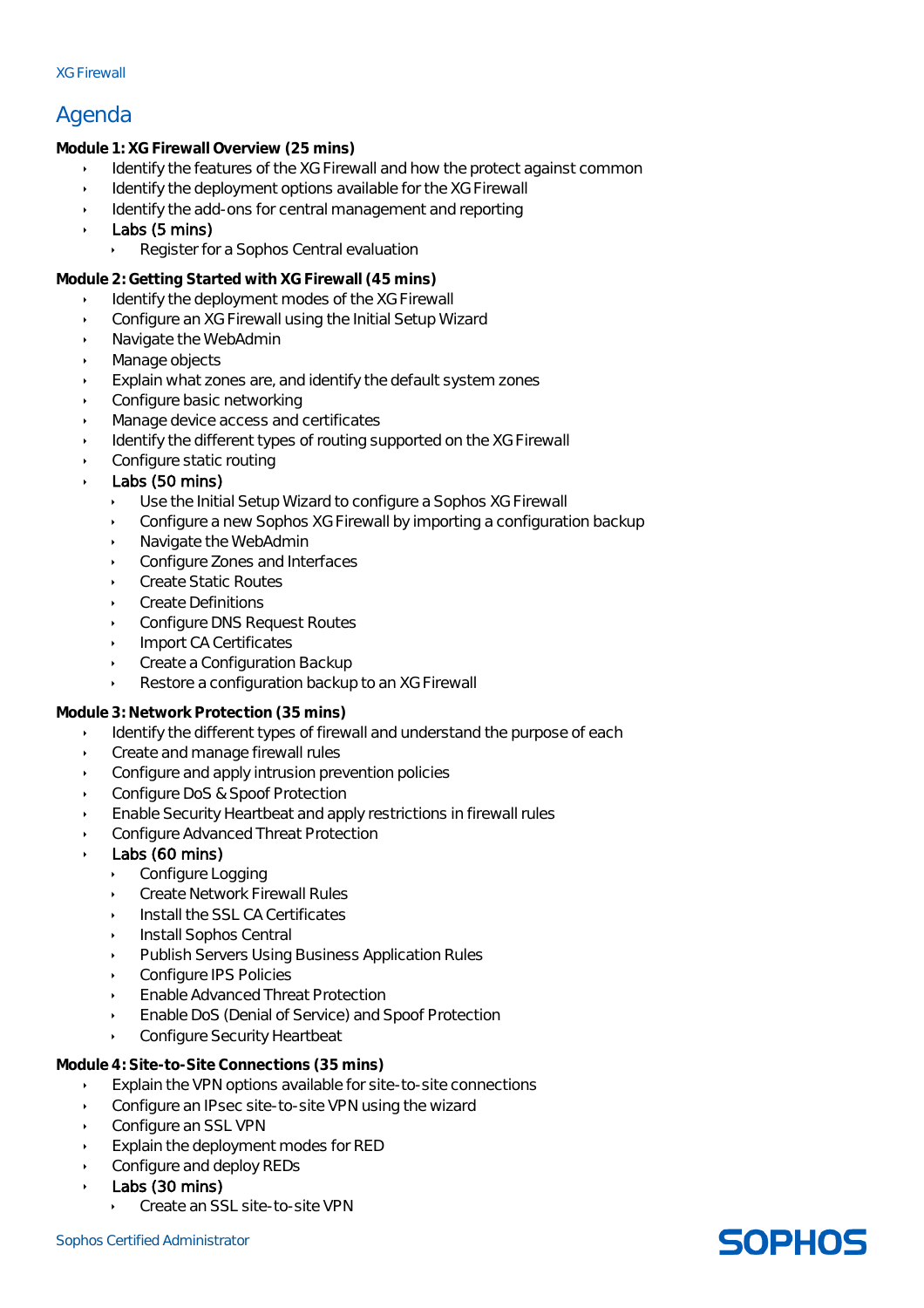#### XG Firewall

Create an IPsec site-to-site VPN

Module 5: Authentication (35 mins)

- Identify the supported authentication sources and enable them for services on the XG Firewall
- Explain the types of user on the XG Firewall and know when to use them
- Configure NTLM authentication for the web proxy
- Install and configure STAS for single sign-on
- Create identity-based policies
- Enable and use one-time passwords (OTP)
- Labs (30 mins)
	- Create an Active Directory Authentication Server
	- Configure Single Sign-On Using STAS
	- Create User-based policies
	- Configure One Time Passwords

Module 6: Web Protection and Application Control (35 mins)

- Configure Web Protection Policies
- Identify the activities that can be used to control web traffic
- Create keyword content filters
- Configure Surfing Quotas
- Configure Traffic Quotas
- Configure Application Filters
- Categorize applications using Synchronized App Control
- Labs (40 mins)
	- Create Custom Web Categories and User Activities
	- Create a Content Filter
	- Create a Custom Web Policy
	- Create a Surfing Quota for Guest Users
	- Create an Application Filter Policy

#### Module 7: Email Protection (30 mins)

- Identify the two deployment modes for Email Protection and their differences
- Configure global settings include relay settings
- Configure SMTP policies for MTA mode and legacy mode
- Configure policies for client protocols
- Create Data Control Lists and use them in policy
- Configure encryption using SPX
- Manage the quarantine using digests and the User Portal
- Labs (40 mins)
	- **Enable and Configure Quarantine Digests**
	- Configure an Email Protection policy
	- Configure Data Control and SPX Encryption
	- User Quarantine Management

#### Module 8: Wireless Protection (20 mins)

- Identify the access points available and the differences between them
- Configure wireless networks
- Explain the different security modes
- Deploy wireless access points and assign wireless networks
- Configure hotspots for wireless networks
- Labs (10 mins)
	- Create a hotspot

#### Module 9: Remote Access (20 mins)

- Configure remote access using SSL VPN
- Configure Clientless Access via the User Portal
- Configure remote access for mobile devices
- Labs (15 mins)

## **SOPHOS**